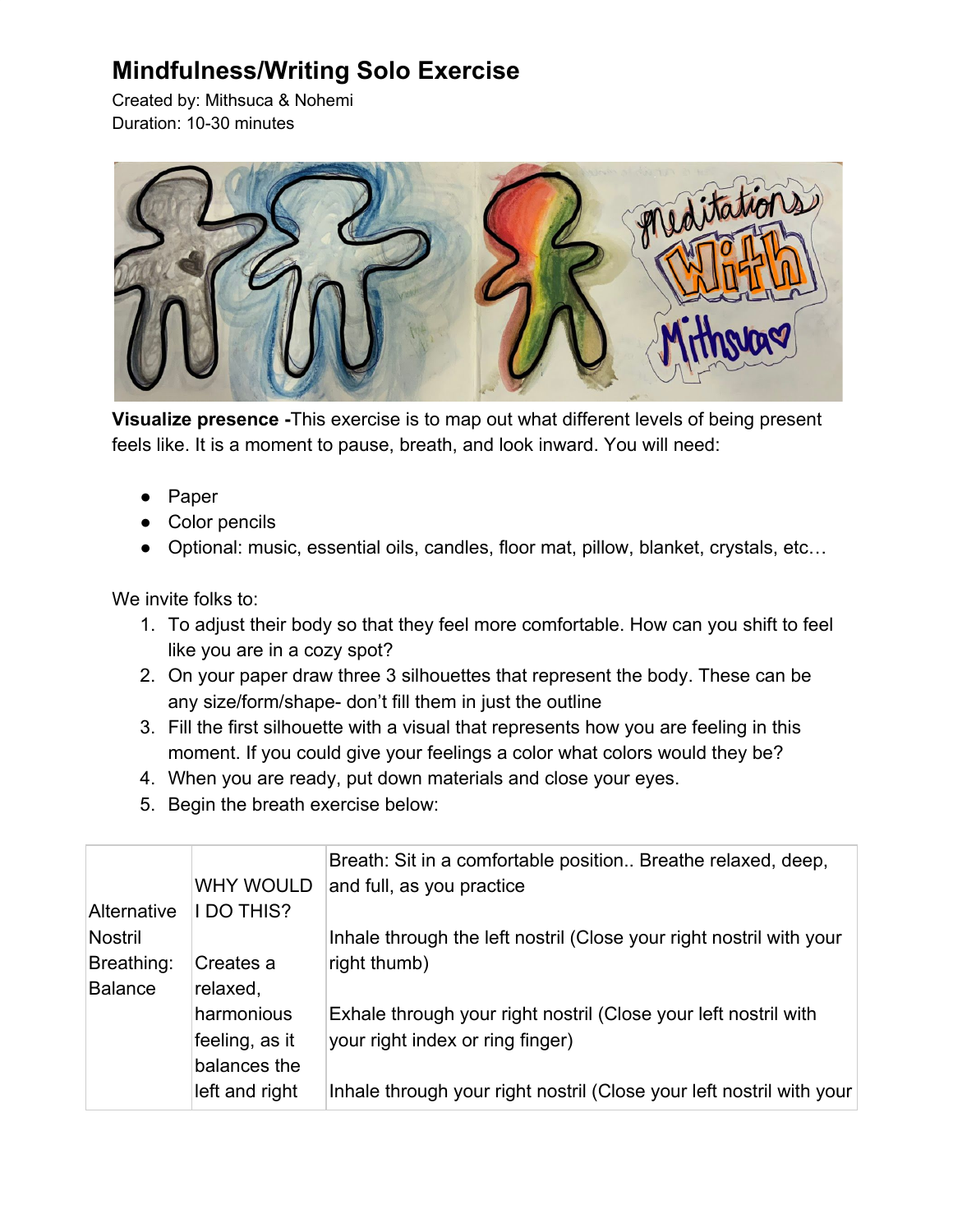## **Mindfulness/Writing Solo Exercise**

Created by: Mithsuca & Nohemi Duration: 10-30 minutes

| hemispheres<br>of the brain. | right index or ring finger)                                                    |
|------------------------------|--------------------------------------------------------------------------------|
|                              | Exhale through your left nostril (Close your right nostril with<br>your thumb) |
|                              | Repeat for 5 more rounds or until you feel ready to document<br>how you feel   |

6. While you continue to breathe deeply and focus on your breath, select drawing materials and fill the second silhouette with a visual that represents what you are experiencing in this moment, highlighting sensations, emotions, etc. all throughout continuing to center your breath. When you finish close your eyes, sit back and return to Alternative Nostril Breathing.

Inhale through the left nostril (Close your right nostril with your right thumb)

Exhale through your right nostril (Close your left nostril with your right index or ring finger)

Inhale through your right nostril (Close your left nostril with your right index or ring finger)

Exhale through your left nostril (Close your right nostril with your thumb)

Repeat for 3 more rounds or until you are done

- 7. When you are done breathing:
	- a. Wiggle your fingers
	- b. Move your neck in circles
	- c. Stretch really big
	- d. Stand up and touch your toes
	- e. Move in a way that feels



8. The last silhouette represents the body after mediation, how does it feel? If you were to give colors to your figure what colors would they be?